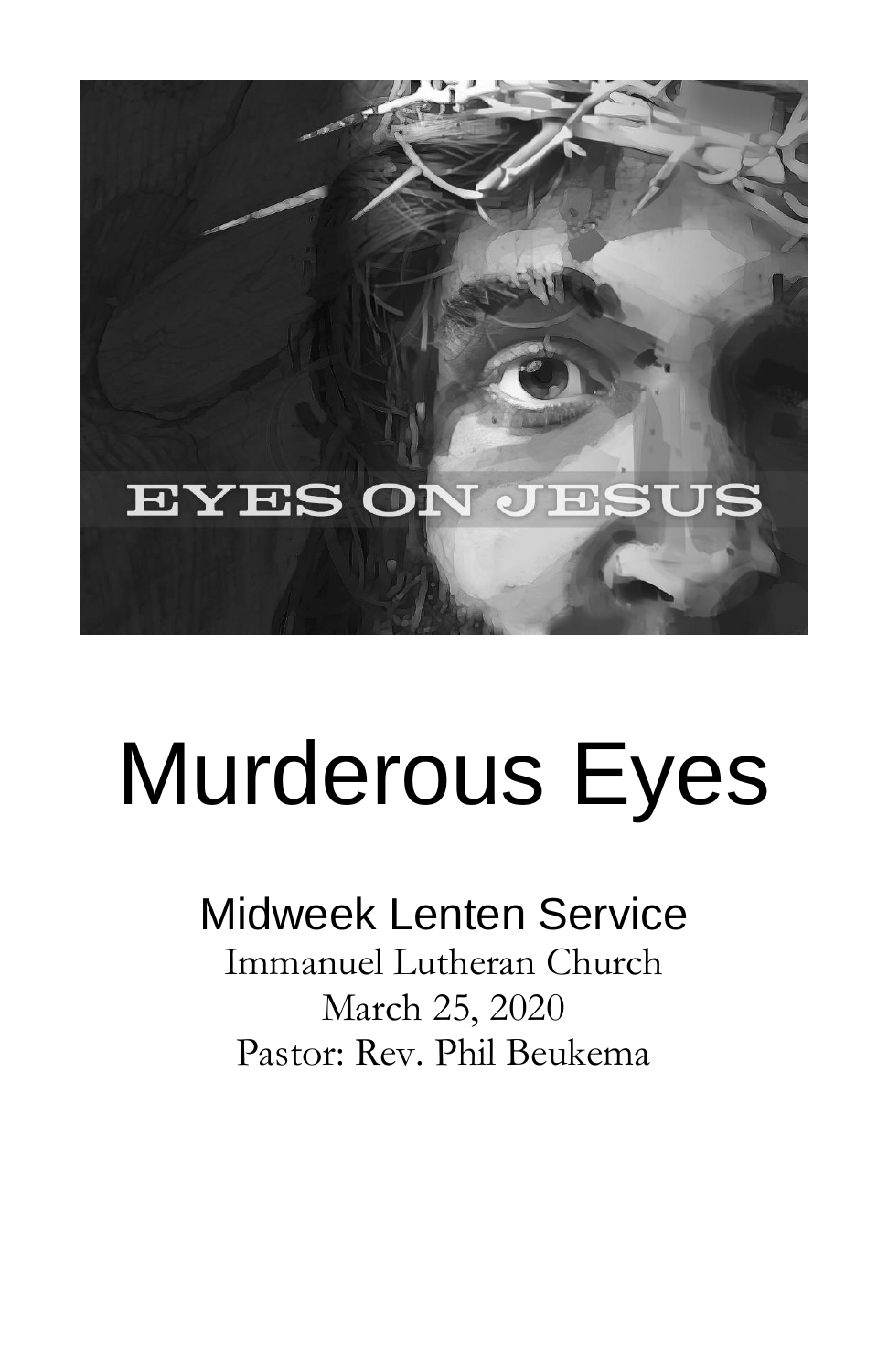# **As We Gather**

This Lent, we will use the metaphor of eyesight to examine how the various people in Mark's Gospel viewed Jesus during His Passion. In most cases, they misunderstood who He was and what He was doing; then again, sometimes by faith people did recognize Him correctly.

We have these forty days of Lent in which we may look within ourselves as people of faith in our day. How are we like or unlike the people who saw Jesus in the flesh? Most important, as we gather for worship, we will see what Jesus has done to save us from our sins by His holy, precious blood and innocent sufferings and death.

Today, we take a look at the chief priests and scribes, who saw Jesus as an obstacle to be rid of by violence. Yet, during the Passover festival, they would unwittingly bring about the sacrifice of the ultimate Passover Lamb. How, then, should we view those who oppose the Gospel in our day? And how might these insights guide our prayers?

# **Invocation:**

- **P** In the name of the Father and of the  $\pm$  Son and of the Holy Spirit.
- C **Amen.**

#### **Opening Sentences** *Psalm 121:1–2; 145:15–16; 17:8;*

*25:15; Job 19:25–27*

- $\boxed{\mathbf{P}}$  I lift up my eyes to the hills. From where does my help come?
- C **My help comes from the LORD, who made heaven and earth.** *Psalm 121:1–2*
- P The eyes of all look to You, and You give them their food in due season.
- C **You open Your hand; You satisfy the desire of every living thing.** *Psalm 145:15–16*
- P Keep me as the apple of Your eye;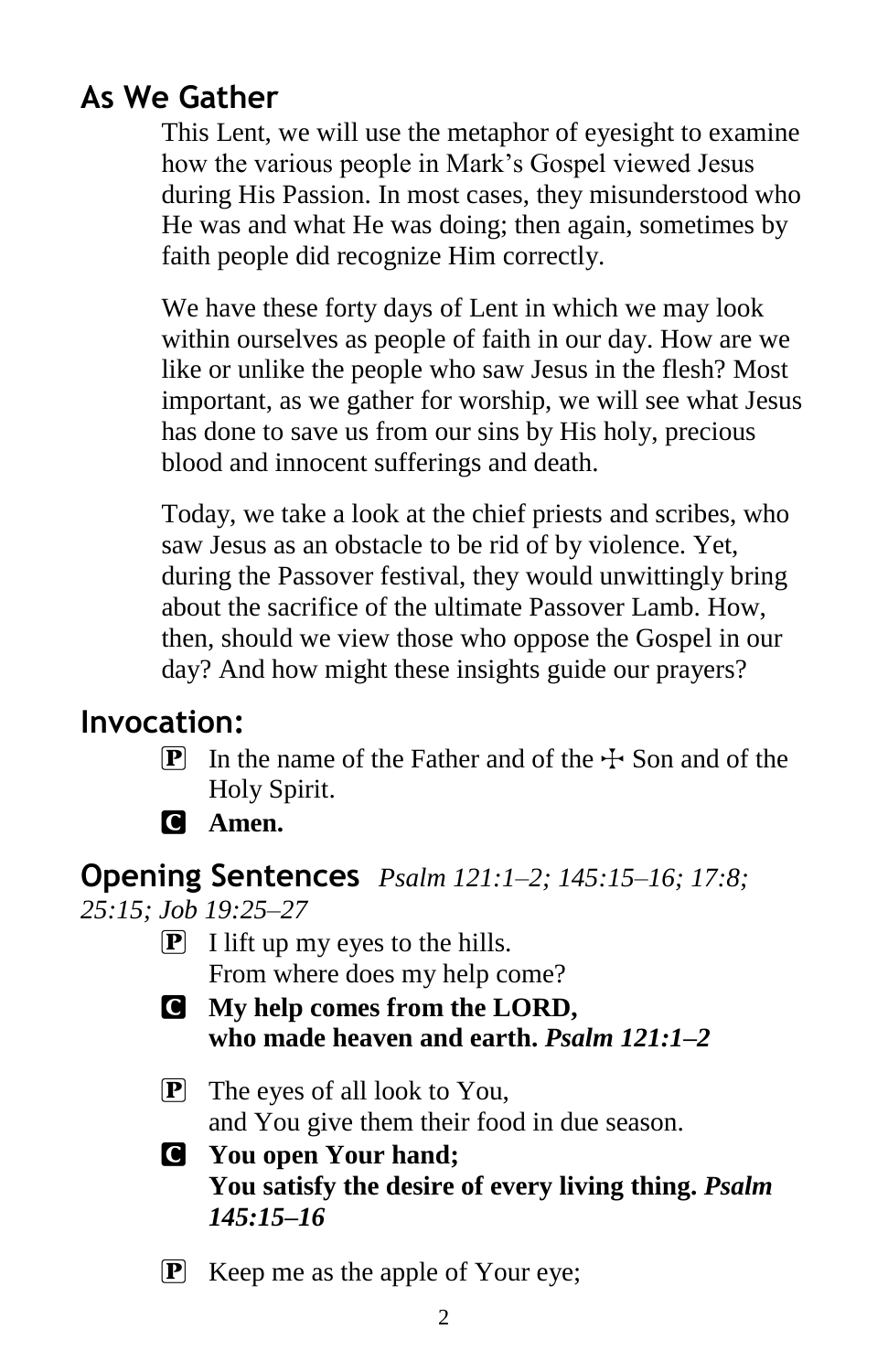- C **hide me in the shadow of Your wings.** *Psalm 17:8*
- P My eyes are ever toward the LORD,
- C **for He will pluck my feet out of the net.** *Psalm 25:15*
- $\boxed{\mathbf{P}}$  For I know that my Redeemer lives,
- C **and at the last He will stand upon the earth.**
- P And after my skin has been thus destroyed,
- C **yet in my flesh I shall see God,**
- $\boxed{\mathbf{P}}$  whom I shall see for myself,
- C **and my eyes shall behold, and not another. My heart faints within me!** *Job 19:25–27*

# **Confession**

 $\mathbf{P}$  As we perceive how the people around Jesus were unable to truly see Him, let us confess our own failures to respond to His grace and mercy.

*Silence for reflection on God's Word and for selfexamination.*

- A The disciples misjudged the good deed of the woman who anointed Jesus,
- C **and we have failed to see that He is pleased with the loving service of His followers.**
- A Judas betrayed Jesus out of fear and for financial gain,
- C **and we have betrayed our weak faith in Him when making difficult decisions.**
- A Jesus' closest disciples gave in to sleep rather than watching and praying,
- C **and we have preferred physical comfort over spiritual turmoil.**
- A Peter failed to keep his bold promise of faithfulness to save his skin,
- C **and we have let Sunday's strength fade when Monday morning dawned.**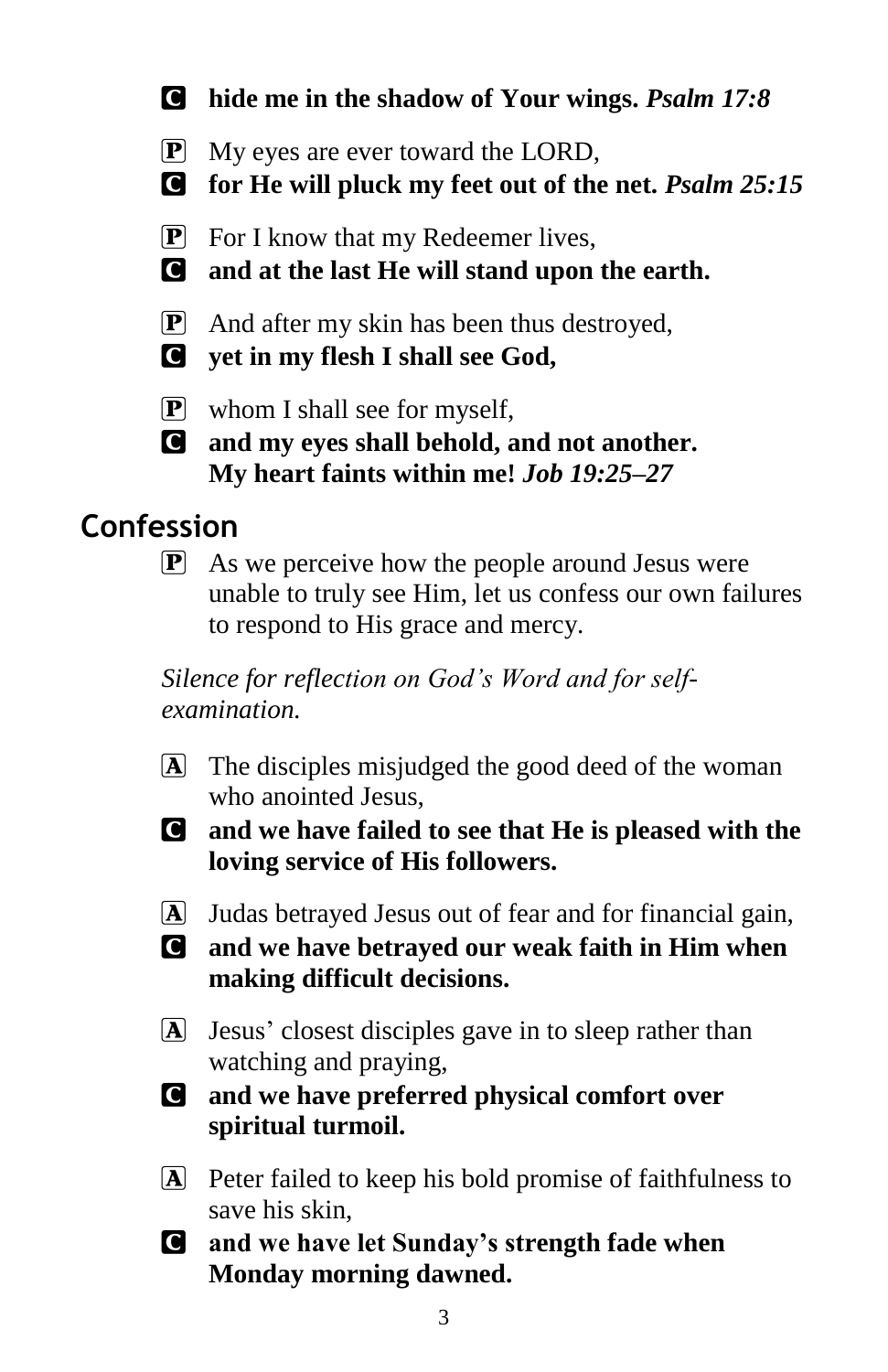- A Jesus fulfilled the promise of salvation, even as His opponents sought to be rid of Him,
- C **and He went to the cross because of our sins as well.**
- A Pilate wanted to keep his political position, the soldiers saw only a weak man on the cross,
- C **and we have let ourselves be deceived by the world's definition of success.**
- A Jesus' body and blood are not visible in the bread and wine of the Lord's Supper,
- C **and we have not always looked beyond what our eyes can see in the Sacrament.**
- A His Father forsook Jesus on the cross as He took all the punishment we deserve,
- C **and we have, at times, focused on our best efforts instead of fixing our eyes on Jesus.**
- A Jesus' followers didn't understand before Easter that He was only resting temporarily,
- C **and we have not always looked beyond our physical health or longevity.**
- A The angel proclaimed Jesus' resurrection to the women,
- C **and we pray that You, heavenly Father, will forgive us all our sins for Jesus' sake. Help us fix our eyes on Jesus each day until we follow Him to our eternal home, where we shall see You face to face.**

#### **Forgiveness**

- $\mathbf{P}$  "From of old no one has heard or perceived by the ear, no eye has seen a God besides [the Lord], who acts for those who wait for Him" *(Isaiah 64:4).* As a called and ordained servant of Christ, I therefore forgive you all your sins in the name of the Father and of the  $\pm$  Son and of the Holy Spirit.
- C **Amen.**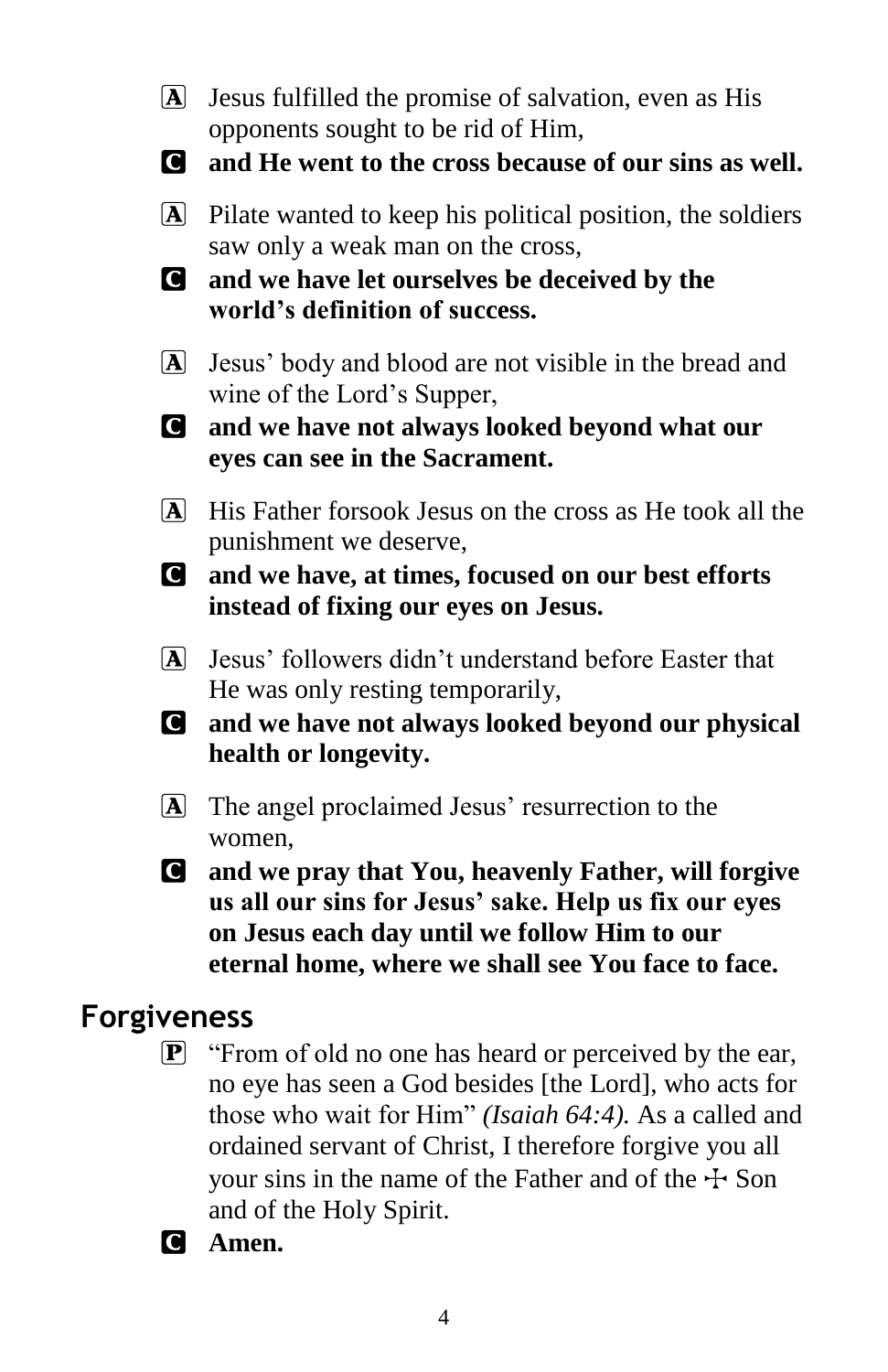#### **Psalmody** *Psalm 10:1–12; antiphon: v.12*

 $\Box$  The psalm tells of the wicked intentions of evil adversaries and asks God for help.

Arise, O LORD; O God, lift up Your hand; forget not the afflicted.

Why, O LORD, do You stand far away?

- C **Why do You hide Yourself in times of trouble?**
- L In arrogance the wicked hotly pursue the poor;
- C **let them be caught in the schemes that they have devised.**
- $[L]$  For the wicked boasts of the desires of his soul,
- C **and the one greedy for gain curses and renounces the Lord.**
- $\Box$  In the pride of his face the wicked does not seek Him;
- C **all his thoughts are, "There is no God." Arise, O LORD; O God, lift up Your hand; forget not the afflicted.**
- L His ways prosper at all times; Your judgments are on high, out of his sight;
- C **as for all his foes, he puffs at them.**
- L He says in his heart, "I shall not be moved;
- C **throughout all generations I shall not meet adversity."**
- L His mouth is filled with cursing and deceit and oppression;
- C **under his tongue are mischief and iniquity.**
- $\Box$  He sits in ambush in the villages;
- C **in hiding places he murders the innocent.**
- $\Box$  His eyes stealthily watch for the helpless;
- C **he lurks in ambush like a lion in his thicket;**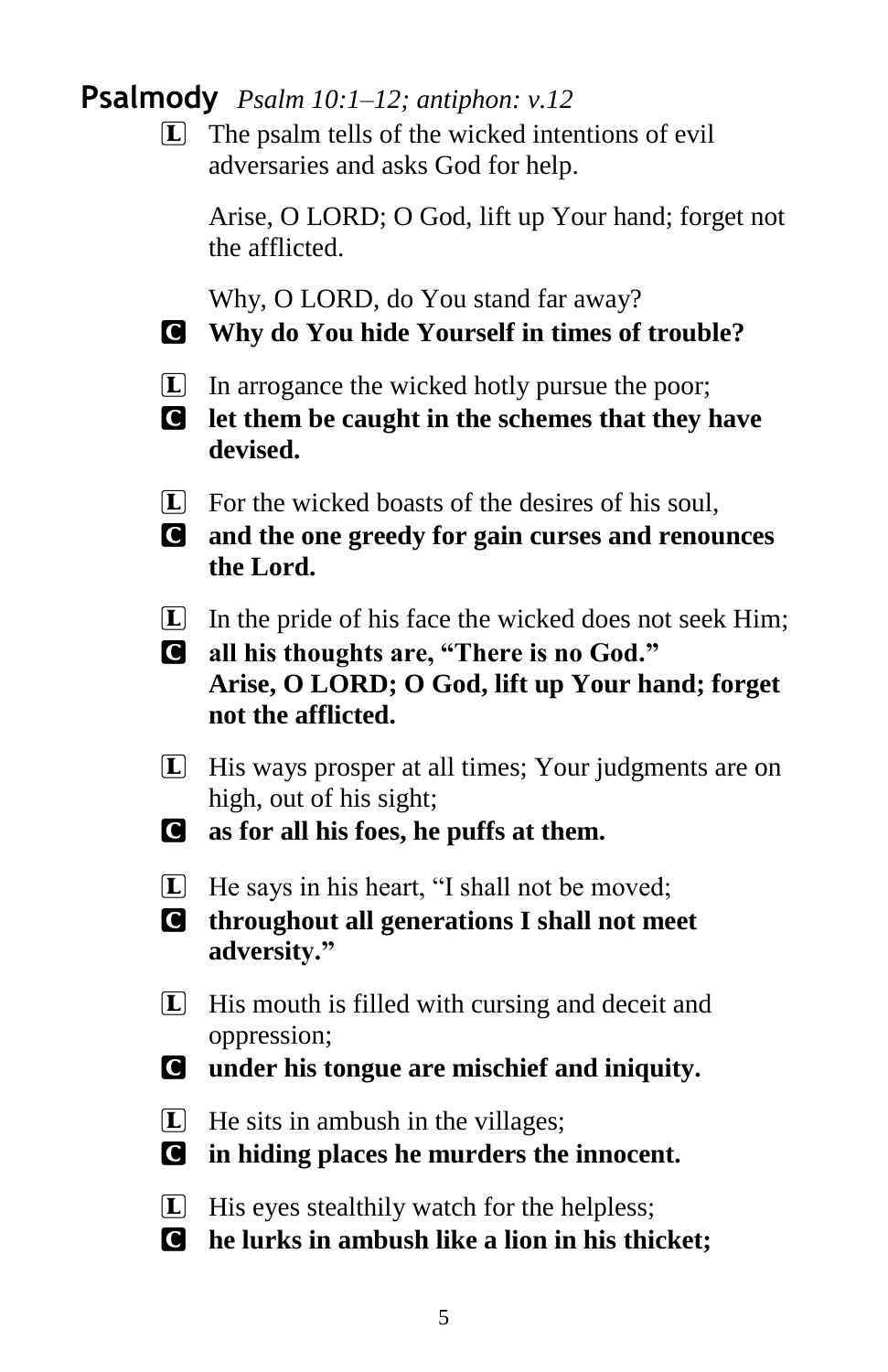- $\boxed{\mathbf{L}}$  he lurks that he may seize the poor;
- C **he seizes the poor when he draws him into his net.**
- L The helpless are crushed, sink down,
- C **and fall by his might.**
- L He says in his heart, "God has forgotten,
- C **He has hidden His face, He will never see it." Arise, O LORD; O God, lift up Your hand; forget not the afflicted.**

# **First Reading** *Job 24:13–17*

 $\Box$  Job notes how those who are evil seek to hide in darkness.

A reading from the 24th chapter of Job.

<sup>13"</sup>There are those who rebel against the light, who are not acquainted with its ways, and do not stay in its paths.

- $14$ The murderer rises before it is light, that he may kill the poor and needy, and in the night he is like a thief.
- <sup>15</sup>The eye of the adulterer also waits for the twilight, saying, 'No eye will see me'; and he veils his face.

 $16$ In the dark they dig through houses; by day they shut themselves up; they do not know the light.

 $17$ For deep darkness is morning to all of them; for they are friends with the terrors of deep darkness.

- $\Box$  O Lord, have mercy on us.
- C **Thanks be to God.**

# **Second Reading** *1 John 3:11–15*

 $\Box$  John writes that love is essential for those who have heard the Gospel.

A reading from the third chapter of John's First Letter.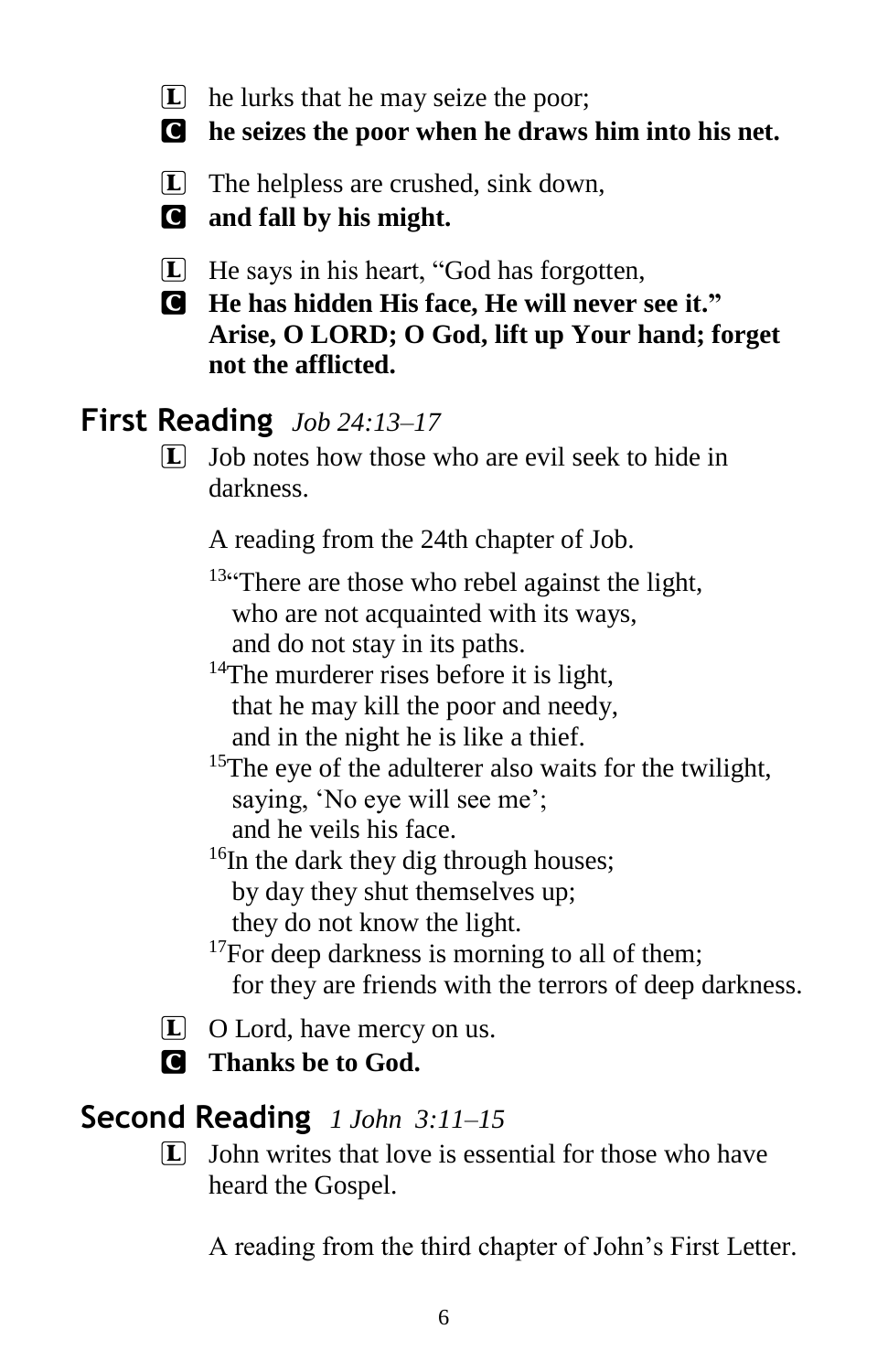$11$ For this is the message that you have heard from the beginning, that we should love one another.  $12$ We should not be like Cain, who was of the evil one and murdered his brother. And why did he murder him? Because his own deeds were evil and his brother's righteous. <sup>13</sup>Do not be surprised, brothers, that the world hates you.  $14$ We know that we have passed out of death into life, because we love the brothers. Whoever does not love abides in death. <sup>15</sup>Everyone who hates his brother is a murderer, and you know that no murderer has eternal life abiding in him.

- L O Lord, have mercy on us.
- C **Thanks be to God.**

#### **Third Reading** *Matthew 23:29–36*

L Jesus condemns those who persecuted the prophets before Him.

A reading from the 23rd chapter of Matthew.

<sup>29</sup>"Woe to you, scribes and Pharisees, hypocrites! For you build the tombs of the prophets and decorate the monuments of the righteous,  $3\overline{0}$ saying, 'If we had lived in the days of our fathers, we would not have taken part with them in shedding the blood of the prophets.<sup>31</sup>Thus you witness against yourselves that you are sons of those who murdered the prophets.  $^{32}$ Fill up, then, the measure of your fathers. <sup>33</sup>You serpents, you brood of vipers, how are you to escape being sentenced to hell? <sup>34</sup>Therefore I send you prophets and wise men and scribes, some of whom you will kill and crucify, and some you will flog in your synagogues and persecute from town to town,  $35$  so that on you may come all the righteous blood shed on earth, from the blood of innocent Abel to the blood of Zechariah the son of Barachiah, whom you murdered between the sanctuary and the altar.  $36$ Truly, I say to you, all these things will come upon this generation.

- $\Box$  O Lord, have mercy on us.
- C **Thanks be to God.**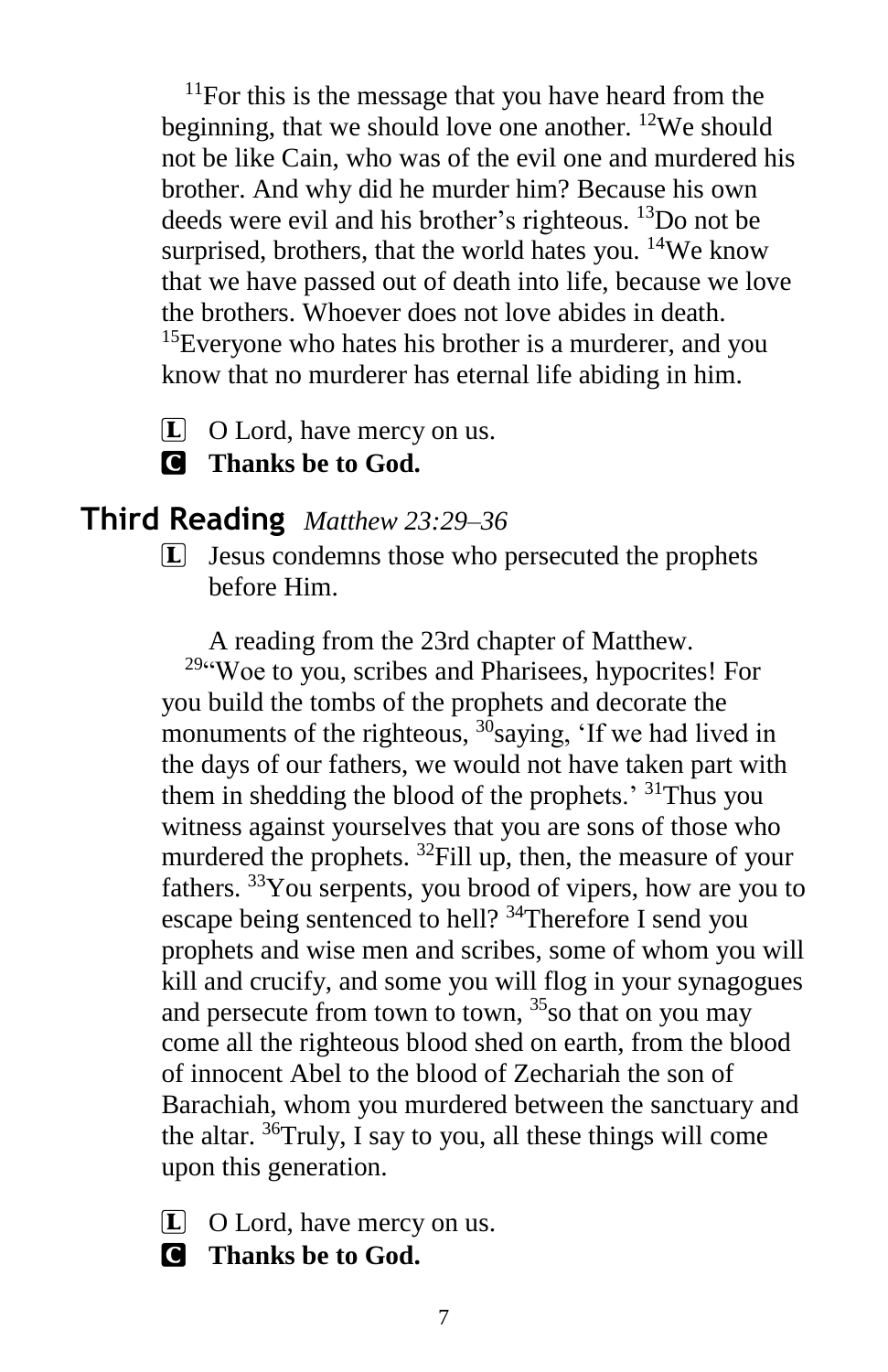#### **Passion** *Mark 14:1, 53–65*

 $\mathbf{P}$  This Lent, we are looking at the events of our Lord's Passion through the eyes of some of the people who witnessed it. Today, we read the words of the people who unwittingly called for Jesus' death, the sacrifice for all sin.

The Passion of Our Lord according to St. Mark, the 14th chapter.

It was now two days before the Passover and the Feast of Unleavened Bread. And the chief priests and the scribes were seeking how to arrest [Jesus] by stealth and kill Him. . . .

And they led Jesus to the high priest. And all the chief priests and the elders and the scribes came together. And Peter had followed Him at a distance, right into the courtyard of the high priest. And he was sitting with the guards and warming himself at the fire. Now the chief priests and the whole council were seeking testimony against Jesus to put Him to death, but they found none. For many bore false witness against Him, but their testimony did not agree. And some stood up and bore false witness against Him, saying,

- C **We heard Him say, "I will destroy this temple that is made with hands, and in three days I will build another, not made with hands."**
- $\mathbf{P}$  Yet even about this their testimony did not agree. And the high priest stood up in the midst and asked Jesus, "Have You no answer to make? What is it that these men testify against You?" But He remained silent and made no answer. Again the high priest asked Him, "Are You the Christ, the Son of the Blessed?"
- A I am, and you will see the Son of Man seated at the right hand of Power, and coming with the clouds of heaven.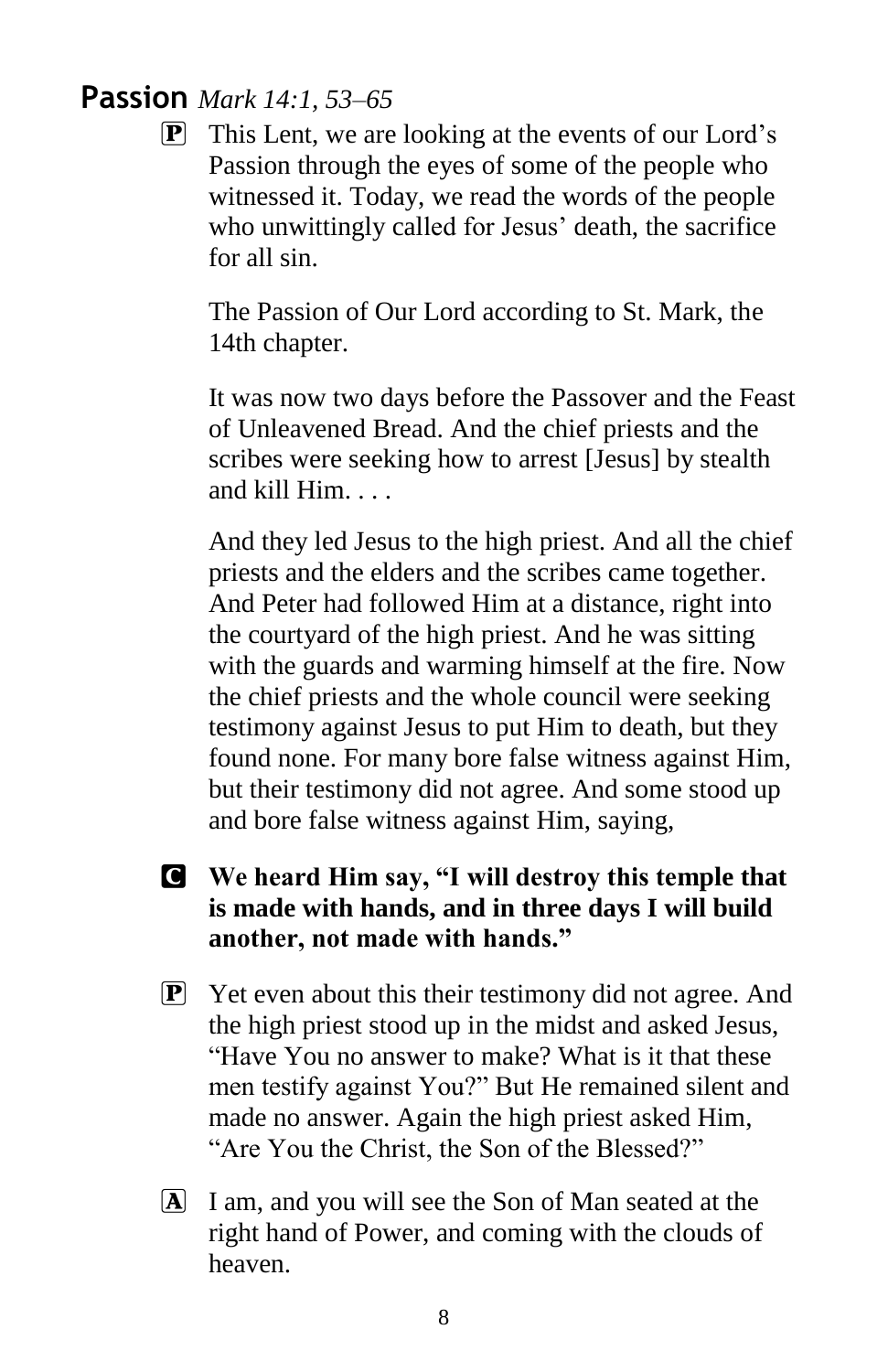P And the high priest tore his garments and said, "What further witnesses do we need? You have heard His blasphemy. What is your decision?" And they all condemned Him as deserving death. And some began to spit on Him and to cover His face and to strike Him, saying to Him,

#### C **Prophesy!**

P And the guards received Him with blows.

O Lord, have mercy on us.

#### C **Thanks be to God.**

**P** Hymn 453 admits that Christ had to die not just for the sins of the scribes and Pharisees but for ours as well.

**Hymn** *425 When I Survey the Wondrous Cross*

**Sermon** *Murderous Eyes*

# **Salutation**

- $\boxed{\mathbf{P}}$  The Lord be with you.
- C **And also with you.**

# **Prayer of the Church**

 $\boxed{\mathbf{P}}$  Let us pray for the Church around the world, ourselves, and all people in their various needs.

The eyes of all look to You, and You give them their food in due season. *Psalm 145:15*

For farmers and ranchers and those who bring food to market, that God would provide favorable weather, bountiful harvests, and relief from both drought and flood, let us pray to the Lord.

C **Look on them all in Your mercy, heavenly Father.**

P My eyes are ever toward the LORD, for He will pluck my feet out of the net. *Psalm 25:15*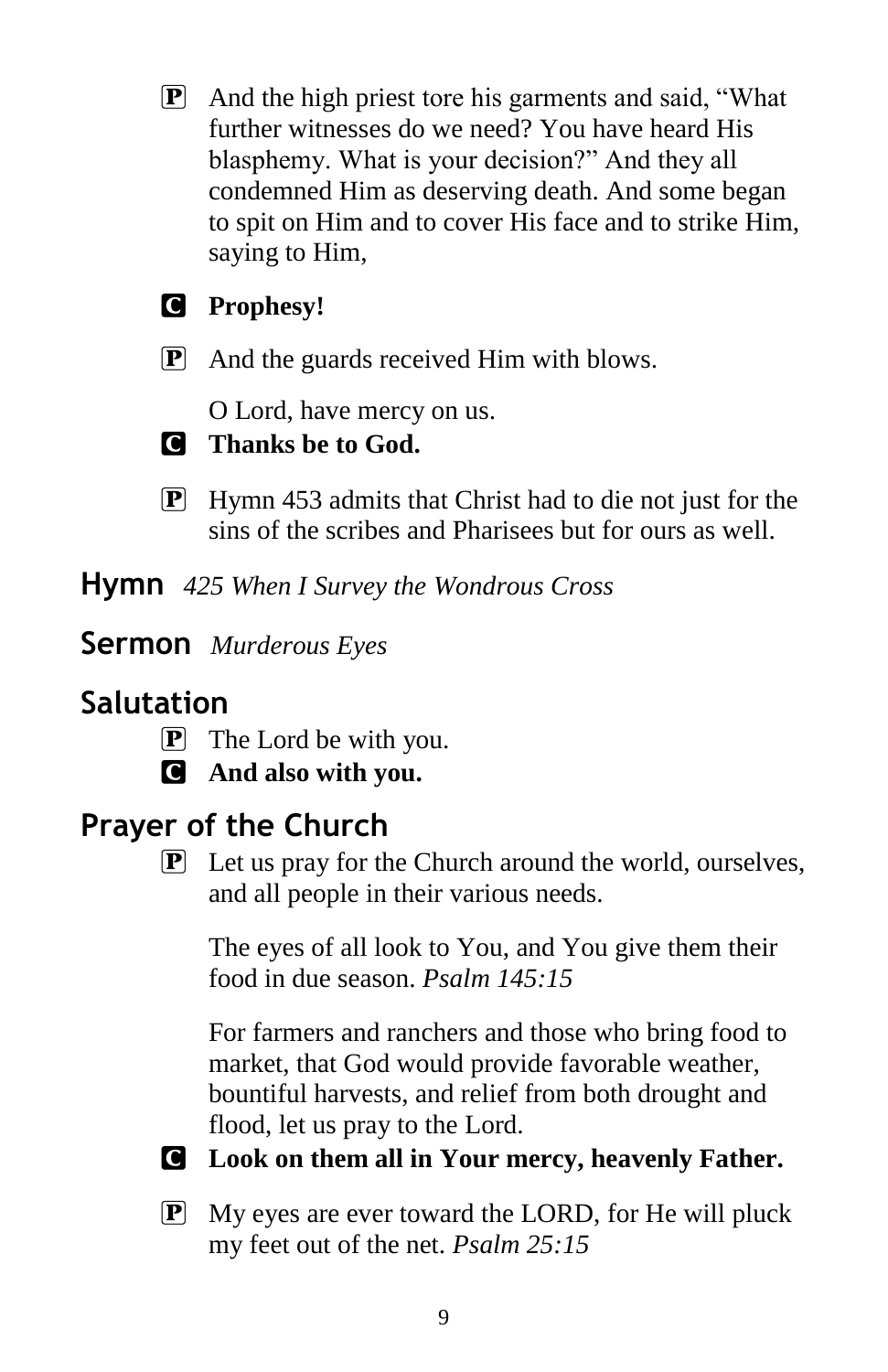For all who struggle with unemployment or underemployment, with poor living conditions or displacement from home, with personal demons or ill health, let us pray to the Lord.

#### C **Behold their turmoil, Lord Jesus, and grant them relief and hope.**

 $\mathbf{P}$  His lightnings light up the world; the earth sees and trembles. *Psalm 97:4*

For all people in authority over communities and countries, all whose decisions affect the climate of the planet and the health of its inhabitants, and all who are charged to maintain justice within their borders and peace among nations, let us pray to the Lord.

- C **Gaze upon Your servants, O Lord; protect and guide them that they may serve with wisdom, compassion, and courage.**
- $\boxed{\mathbf{P}}$  I lift up my eyes to the hills. From where does my help come? My help comes from the LORD. *Psalm 121:1– 2a*

For all who serve the Lord as they care for others medical personnel and first responders, counselors and advisers, friends and neighbors, professionals and volunteers—let us pray to the Lord.

- C **Observe how they use the gifts You have given them, O Holy Spirit, and open doors of opportunity for them so that many may rejoice together.**
- P Keep me as the apple of Your eye; hide me in the shadow of Your wings. *Psalm 17:8*

For the Church around the world, as clergy and lay leaders seek to proclaim the Gospel and faithfully endeavor to share their faith, especially in the face of persecution, let us pray to the Lord.

C **See their struggle, O Holy Spirit, and give them strength to persevere and grow.**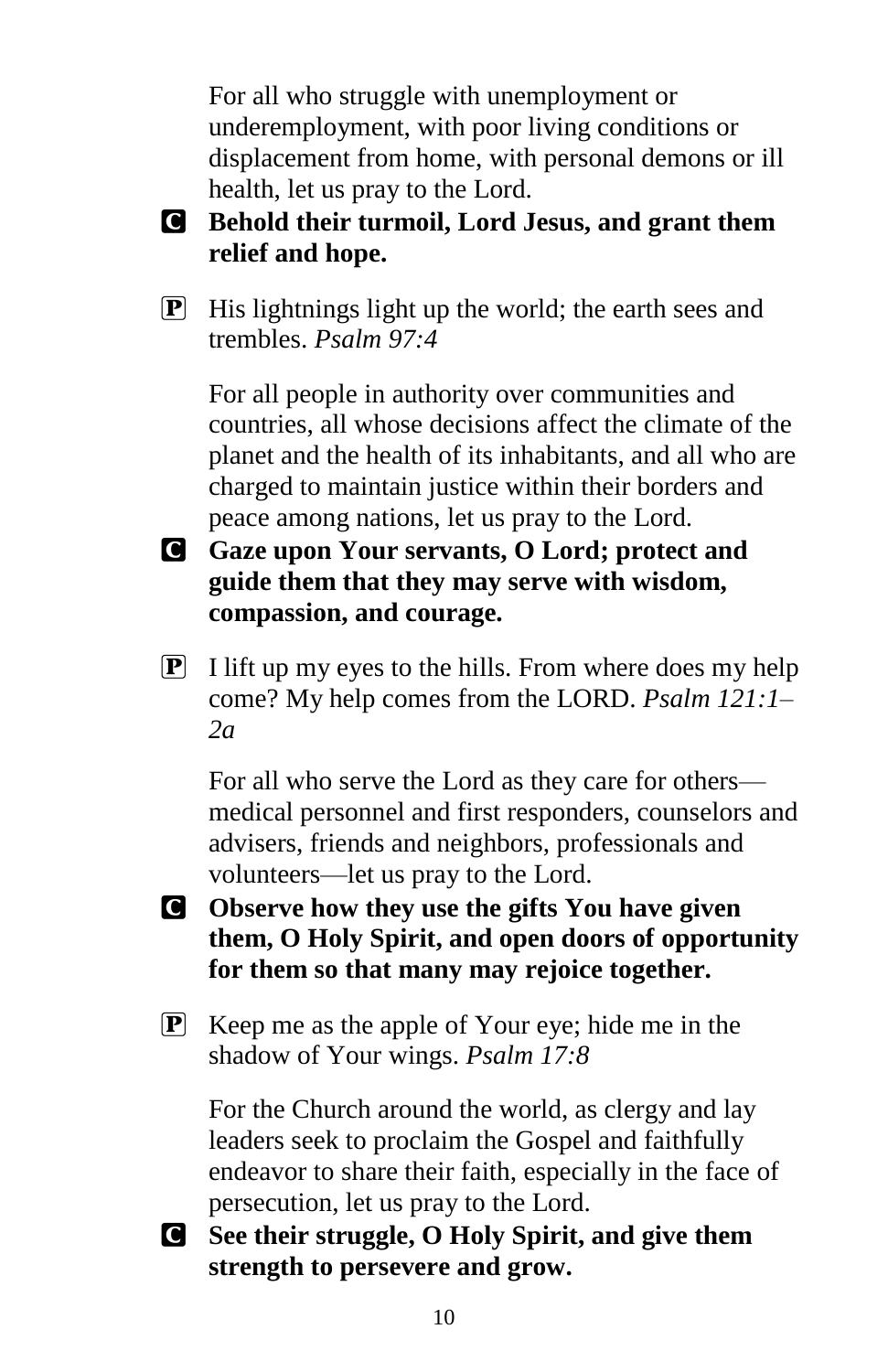P Oh, taste and see that the LORD is good! Blessed is the man who takes refuge in Him! *Psalm 34:8*

For the Church, wherever it gathers around Word and Sacrament, relying on God's steadfast love and faithfulness, and looking forward to the fulfillment of all His gracious promises, let us pray to the Lord.

- C **Watch over Your Church, Lord Jesus; protect and defend us until that day we see You face to face.**
- **P** Into Your hands, heavenly Father, we commend ourselves and all for whom we pray, trusting in Your mercy for the sake of Your Son, Jesus Christ our Lord.
- C **Amen.**
- P Let us pray. Almighty God, our heavenly Father, Your mercies are new every morning; and though we deserve only punishment, You receive us as Your children and provide for all our needs of body and soul.
- C **Grant that we may heartily acknowledge Your merciful goodness, give thanks for all Your benefits, and serve You in willing obedience;**
- $\mathbf{P}$  through Jesus Christ, our Lord.
- C **Amen.**

#### **Prayer for Peace**

- P Let us pray. O God, from whom come all holy desires, all good counsels, and all just works,
- C **give to us, Your servants, that peace which the world cannot give, that our hearts may be set to obey Your commandments and also that we, being defended from the fear of our enemies, may live in peace and quietness;**
- P through Jesus Christ, Your Son, our Lord, who lives and reigns with You and the Holy Spirit, one God, now and forever.
- C **Amen.**